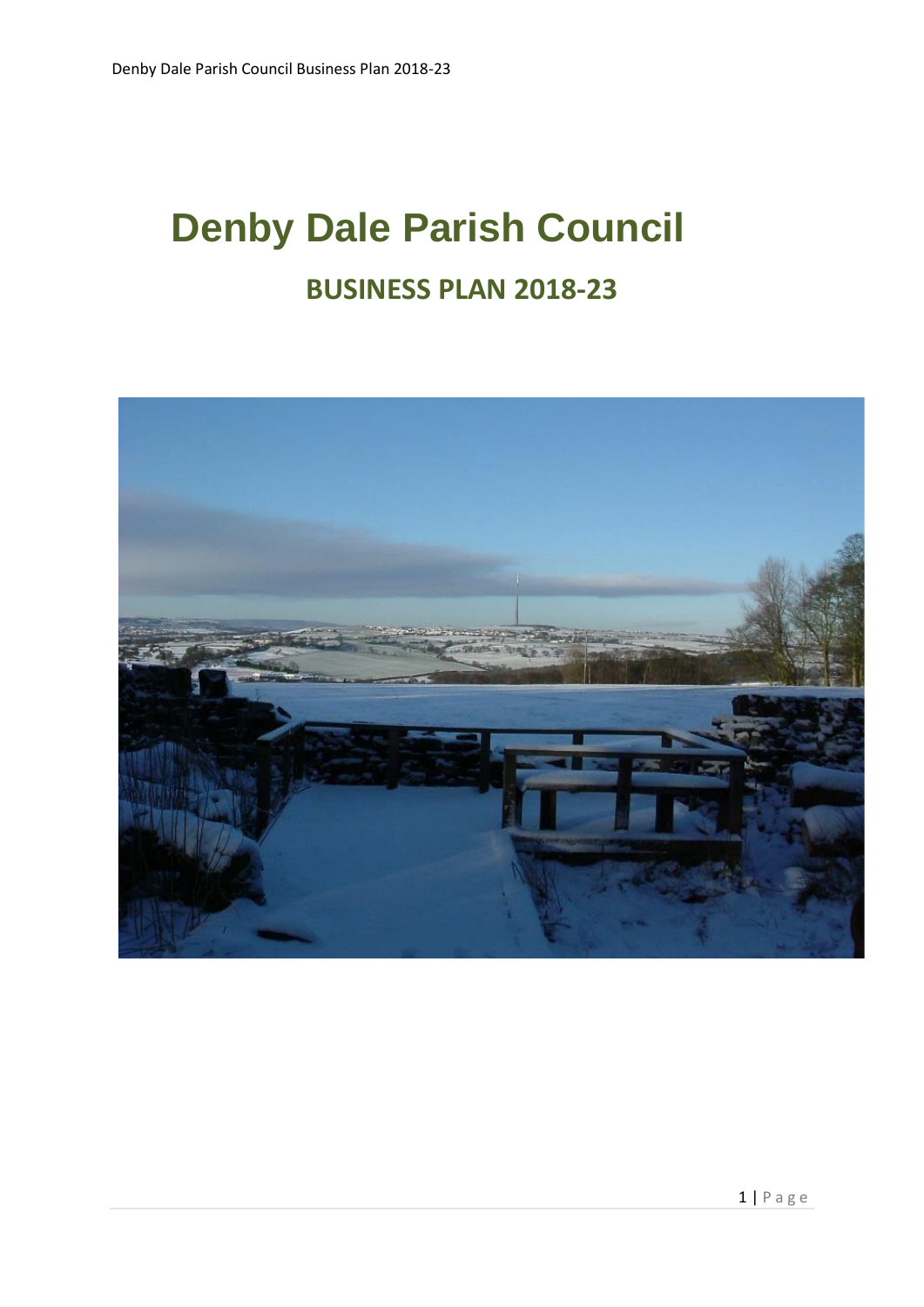# **CONTENTS**

- **Page 3 Business principles of the Denby Dale Parish Council**
- **Page 4 Objectives of the Business Plan**
- **Page 5 Parish Council administration**
- **Page 6 Income**
- **Page 7 Spending and disbursements procedures**
- **Page 8 Budget**
- **Page 9 Grant facilities**
- **Page 10 Monetary Reserves**
- **Page 12 Parish Council offices**
- **Page 13 Personnel resources**
- **Page 14 Health, recreational and educational facilities**
- **Page 15 Environmental considerations**
- **Page 16 Development and planning**
- **Page 17 Communications**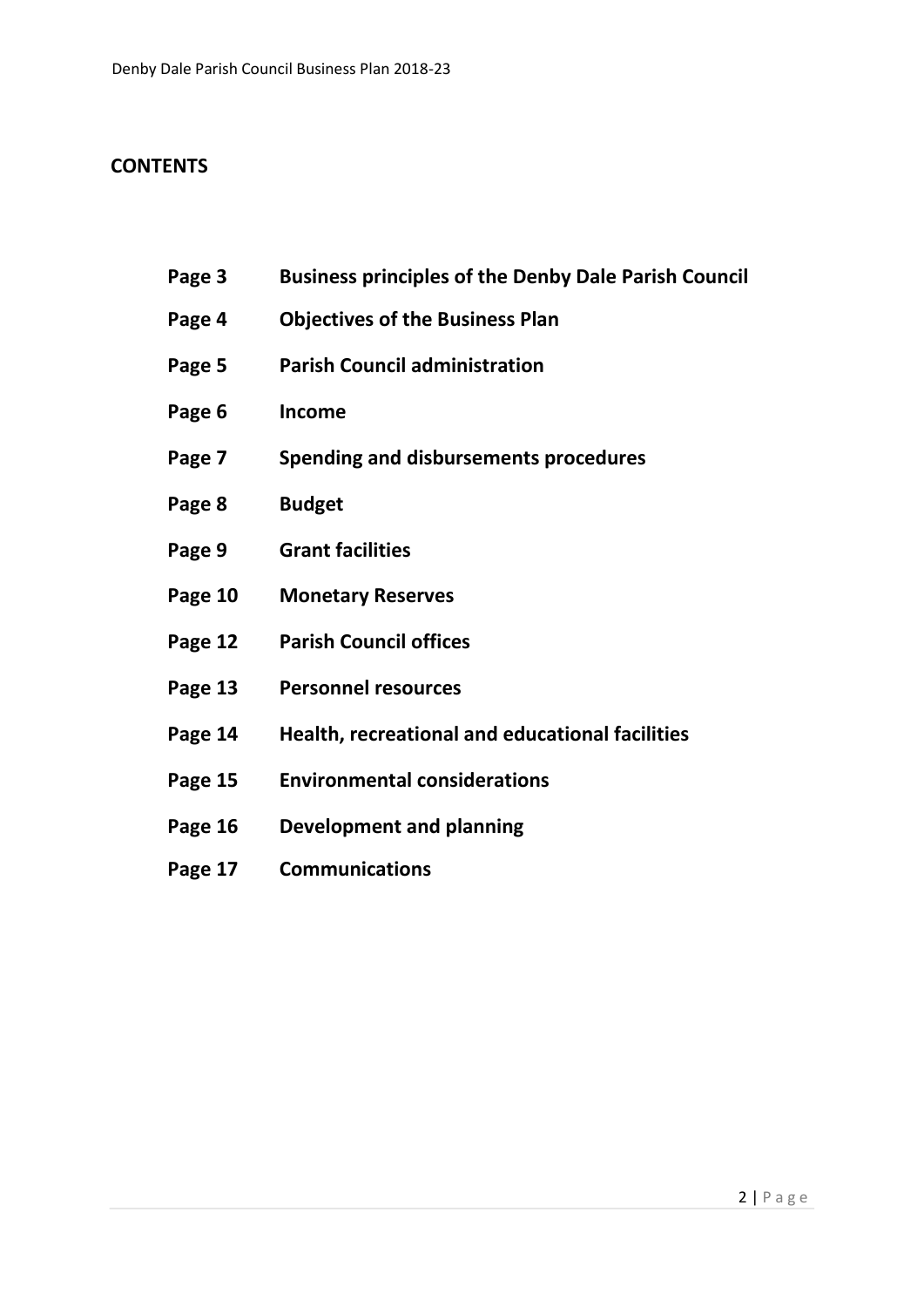

# **Business principles of the Denby Dale Parish Council**

The business mission of the Denby Dale Parish Council is to utilise funds obtained through the parish precept and other income to add positively to the lives of parish constituents; supplementing services provided by the Principal Authority (Kirklees Metropolitan Council) and the national government of the day; as agreed by legal, democratic process of the elected parish council.

The council is, further, committed to continue in promotion of the Denby Dale parish as a business friendly area; and to preserve and promote the heritage, history and environment of the area to attract income for the overall benefit of the constituency.

In carrying out these functions the actions of the council will be:

- Legal.
- Ethical.
- Responsibly economical
- With best consideration for the wishes of constituents.
- With respect for environmental and ecological considerations.
- Proactive insofar as such is practicable.
- Flexible.
- Transparent.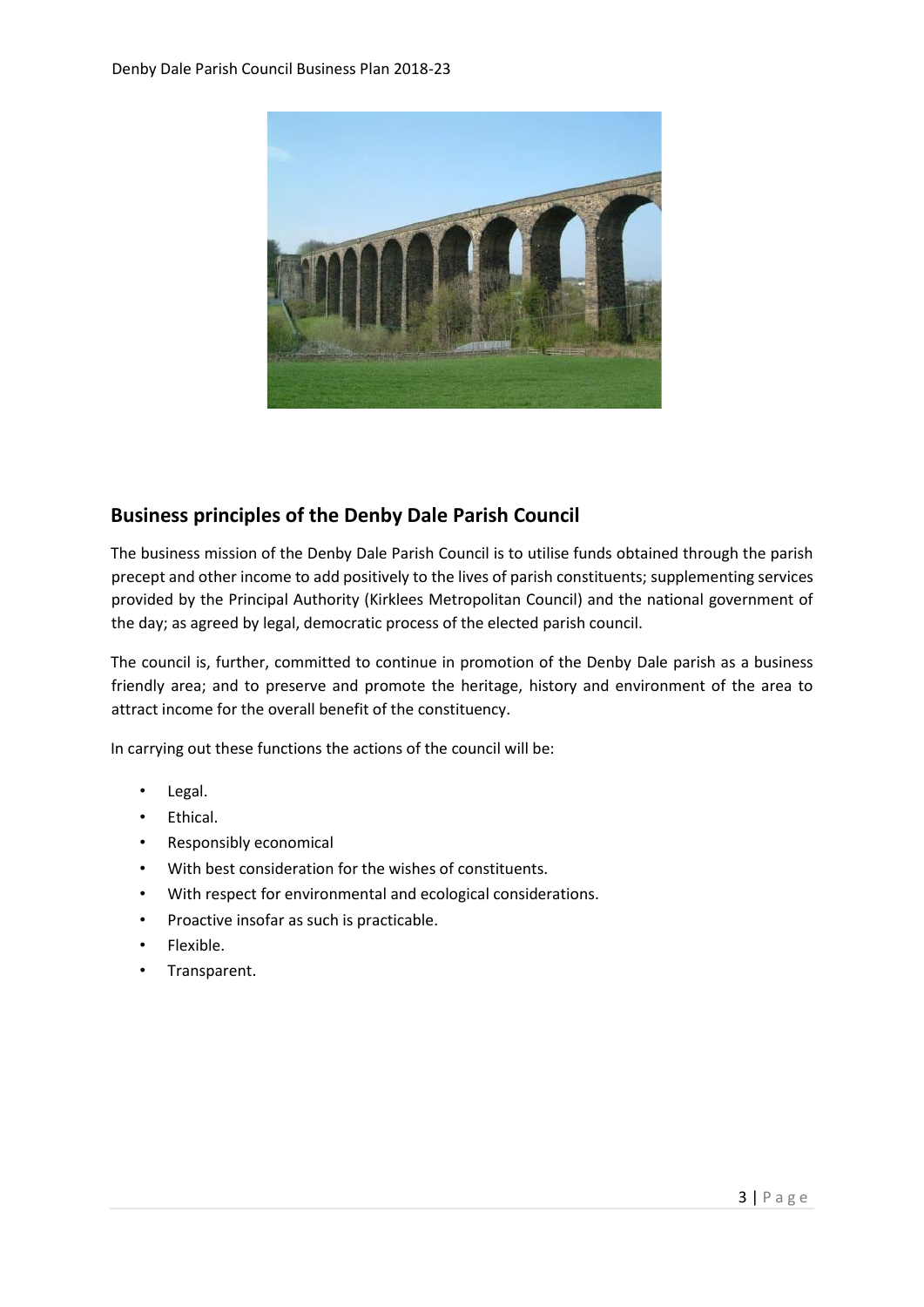

## **Objectives of the Business Plan**

The purpose of this Business Plan is to define the manner in which the Parish Council will carry out the above commitments during the five-year financial period 2018-2023. It is anticipated that the Plan will be reviewed annually, along with other policies.

In the pages that follow, this Business Plan considers its current business commitments and methodology under the following broad headings; and attempts to lay a business pathway to deal with future developments:-

- Scope of council responsibilities and processes basic council formation and organisation, powers of competency.
- Financial income, outlay, budget, reserves and decision processes, etc.
- Community grants, services (libraries, heritage group, *et al*).
- Additional funding facilitation, where appropriate and practicable, external funding for benefit of the community.
- Environmental countryside officer, future developments.
- Personnel current and projected manpower requirements, council responsibilities.
- Future outlook Primary Authority pressures, legislative.
- Communications internet activity, newsletter, local news outlets, etc.
- Promotion of the parish as a high quality area for businesses, residents and visitors.
- Development and planning scrutiny.

Throughout this Business Plan references to "the Council" or "Parish Council" should be deemed to refer to the Denby Dale Parish Council, unless specified otherwise.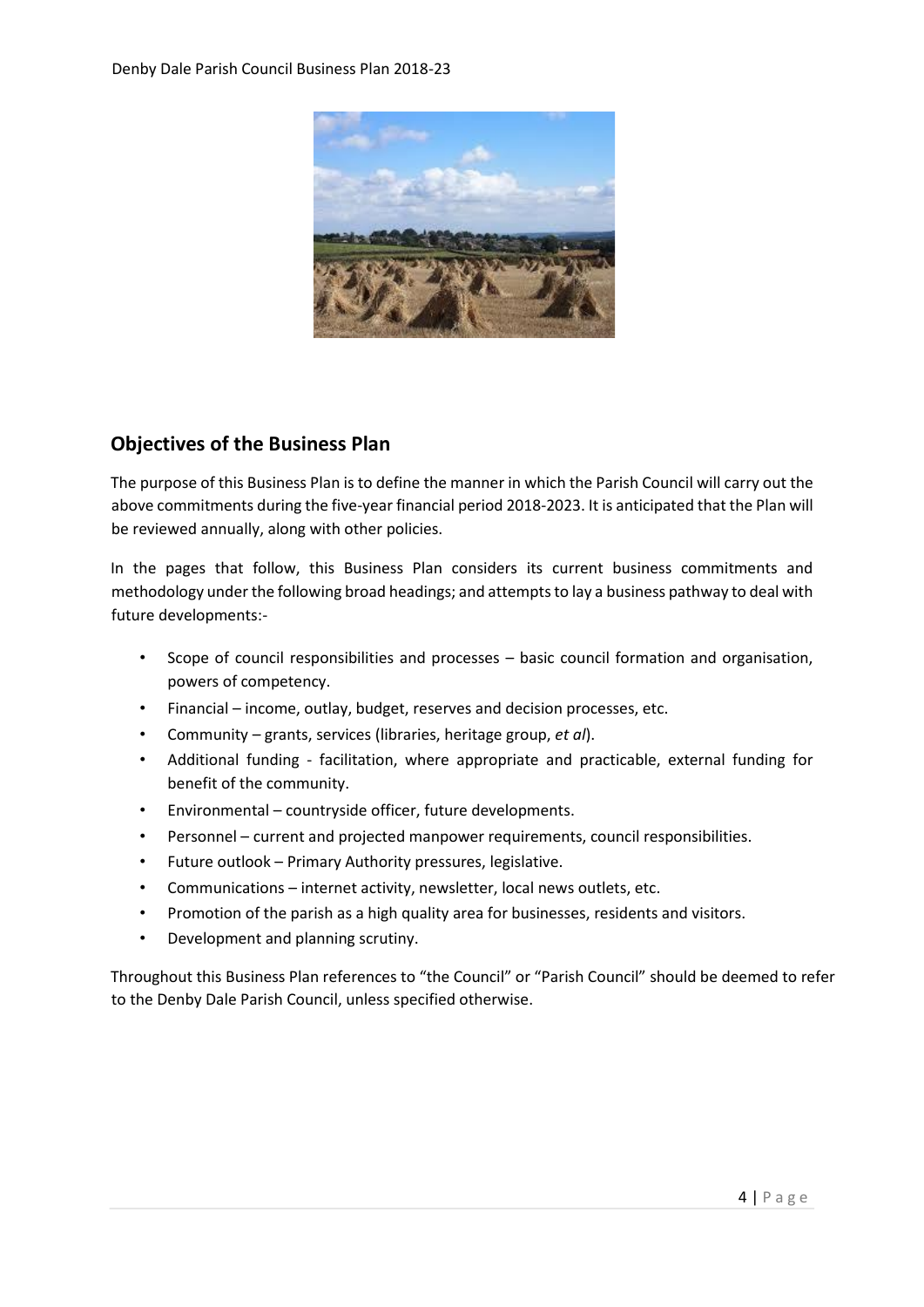

# **Parish Council administration**

The civil parish of Denby Dale is the foundation level of elected local government for its area consisting, broadly, of the following communities:

- Birdsedge and High Flatts
- Upper and Lower Denby
- Denby Dale
- Upper Cumberworth
- Lower Cumberworth
- **Skelmanthorpe**
- **Scissett**
- Clayton West
- Emley and Emley Moor

The parish is a rural area within a mainly urban Principal Authority; and comprised an electorate of 13,141 voters in 2017. The Principal Authority is Kirklees Metropolitan Council, within whose boundaries the entire parish is contained.

There are twenty Parish Councillors, elected every four years by default. If any councillor resigns or leaves the council for any reason a replacement may be elected if a minimum number of constituents requests same or, more normally, a replacement will be co-opted from applicants after the position has been advertised according to statute, but the number of co-opted councillors could be significant.

In order that Power of Competence is maintained, in addition to minimum qualification requirements for the clerk to the parish council, a minimum of two-thirds of the council must be elected (as compared to councillors who have been co-opted); a consideration to be borne in mind as the fouryear electoral period advances and there is a greater likelihood that the proportion of coopted councillors could become higher. This does not stop the council decision processes, but there is a lesser degree of management flexibility if Power of Competence cannot be invoked.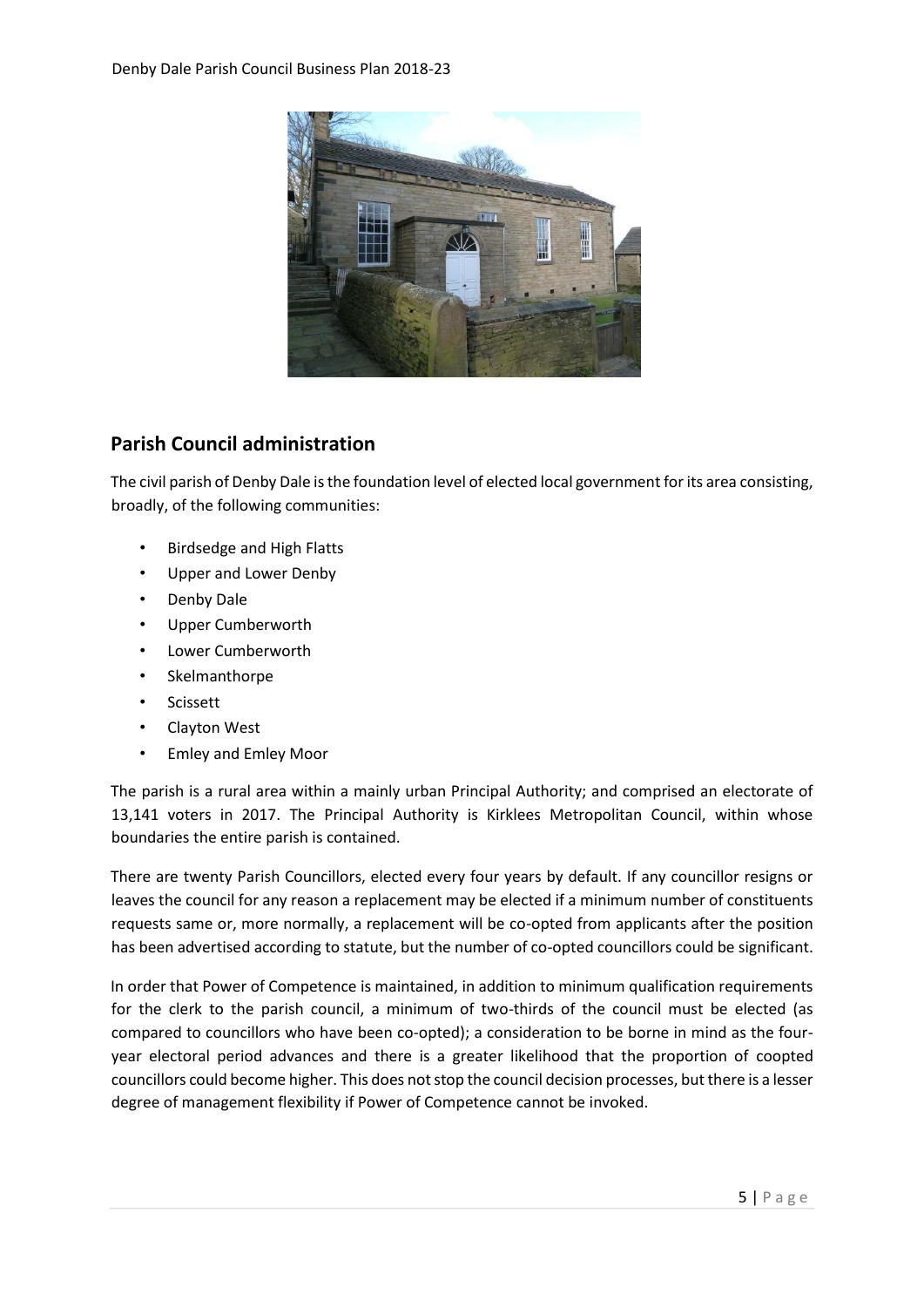#### **Income**

The primary source of income for Denby Dale Parish Council is by means of a parish precept, supplementary to council tax, collected by the Principal Authority along with council tax and passed on to the parish. The level of precept can be impacted to some extent by central or local government legislation which can be either limiting or beneficial; and there is currently a Council Tax Reduction (CTR) grant input to the Parish Council from the Primary Authority, amounting to £17,610 for the year 2018-19.

The Parish Council precept is requested annually by the parish before the start of the financial year, after consideration and acceptance of a budget for the upcoming year by the council.

For year 2018-19 the precept is £37.70 for a band-D property raising a total (including CTR) of £233,746. The corresponding estimated parish budget for the same period is £244,007.

There are also peripheral incomes, for contractual and *ad-hoc* hire of surplus rooms within the council offices - the mechanics of this service are dealt with below. There is likelihood that this income will increase over time but the primary objective of space hire is as a service to the local community, with income set to defray costs rather than to generate profit.

Whenever possible and appropriate the Council will also seek to attract funding into our area, either by applying directly for grants or by supporting applications from other local bodies. The availability of assistance may evolve from a variety of sources, both internal and external. As examples from past years:-

- In 2017 the Council awarded the Friends of Skelmanthorpe Textile Heritage Centre a shortterm interest-free loan which, in turn, enabled the Friends to secure a £92k grant from the Heritage Lottery Fund.
- In 2009 the council facilitated the establishment of the Denby Dale Walkers are Welcome Group, with which our Countryside Officer & councillors have remained actively involved. Since then, this group has secured over £100k external funding to promote outdoor recreation in the area.
- The Parish Council was asked to support the inclusion of our area in the EPIP LEADER programme, jointly funded by DEFRA & the European Union, from 2009 onwards. This programme has brought hundreds of thousands of pounds into our area to the benefit of community groups & local businesses alike – funding only available because of the support of the Council and the willingness of councillors to be actively involved.
- The council's Heritage Working Party directly applied for LEADER European funding to develop our local history website [www.denbydalekirkburtonarchives.co.uk](http://www.denbydalekirkburtonarchives.co.uk/)

The council will review such opportunities, and others, as and when they are available and appropriate; and maintain a proactive stance towards promoting the needs of the parish. In this respect the Council's powers of Competence may be of particular use.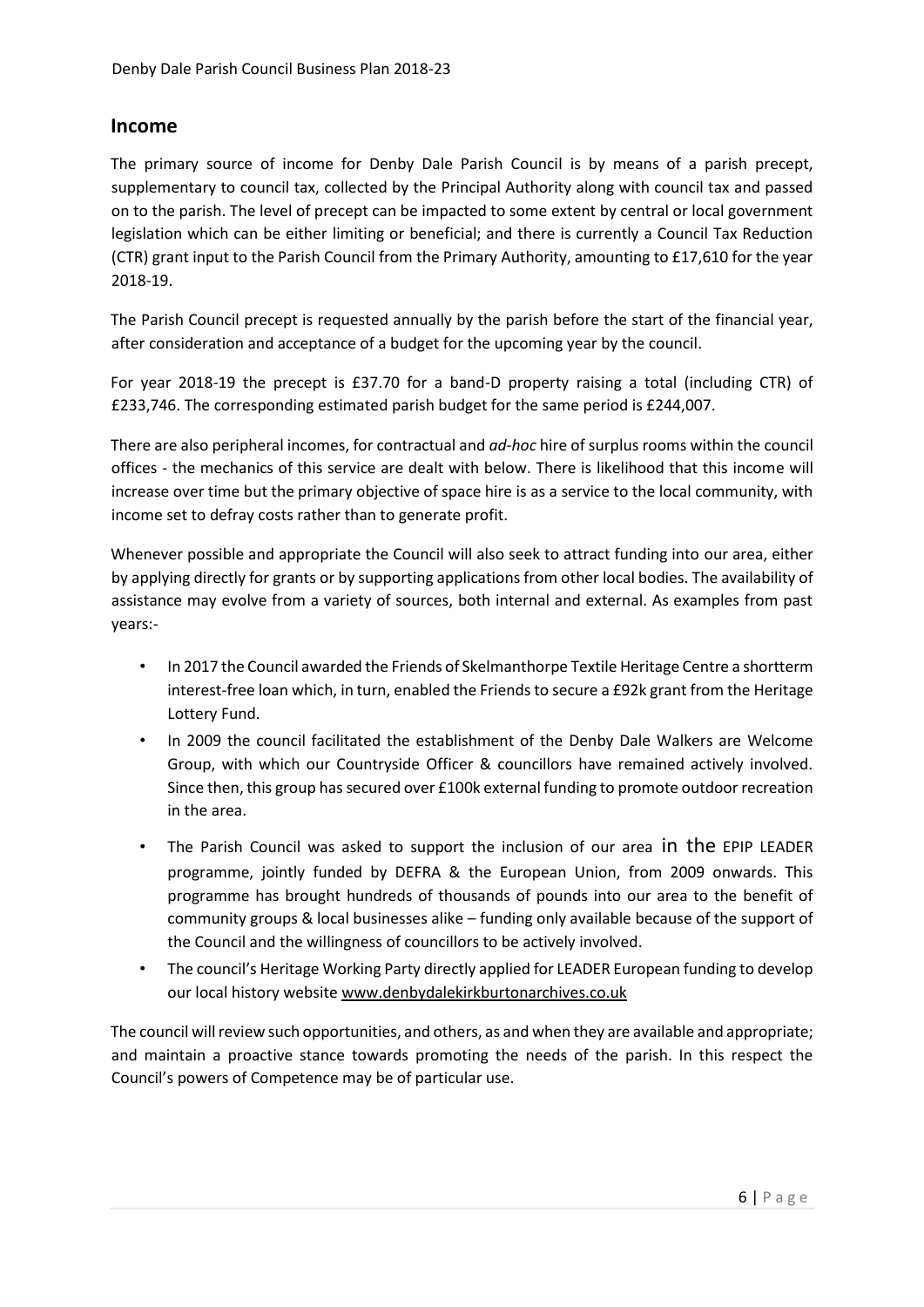## **Spending and disbursements procedures**

The opening section of this Business Plan lays down the basic tenets for the manner in which Denby Dale Parish Council will conduct it business.

The guidelines for achieving this; and the measures by which the quality of DDPC business dealing is judged; are multi-faceted. Some measures are subjective, being enshrined in good judgement and ethics, but most can be measured against solid yardsticks of written regulation such as:-

- The strictures of national legislation. Various local government acts, with amendments and appendages, form the foundations for everything that the Council undertakes, from the conduct of councillors to the manner in which financial transactions are conducted.
- Local government legislation also clearly defines the role of the Clerk to the Parish Council as a legal and advisory arm to the Council. Delineation between the clerk and the council is clearly defined: the clerk cannot lead or take part in debates *per se*, but there are also times when the clerk is required to offer guidance.
- Our own policies and guidelines state how we shall operate within legal strictures to deliver value to our constituents. Purchasing procedures and expressed qualifications for grant applications to be successful are two areas in which these written procedures are important, as tangible measures against which actual events can be judged.
- Denby Dale Parish Council has also adopted the General Powers of Competence under the Localism Act of 2011 which, in short, allows the Council to, "do anything that individuals generally may do". This allows a degree of good judgement to be used in business decisions while remaining clearly within other written strictures, rather than choosing the "safe options" of convoluted procedure, or lowest price under all circumstances. For example, the Council is not compelled to take the lowest bid for any goods or services as a matter of course, if a somewhat higher bid provides better quality or value for money; or it may choose to utilise services of a local supplier within the parish rather than a national supplier, if the overall benefit is in favour of such a decision.
- Business relationships are important and the Council may opt to use a supplier of goods or services that has in the past delivered a good quality end-product for competitive price  $$ especially but not necessarily solely in an emergency – without reference to a full tendering procedure. In such manner the Council is more able to build a reputation such that businesses will compete to provide services.
- Valid invoices are paid as soon as reasonably practicable after verification. Generally these are authorised at each meeting of the full council or the FGP Committee though cheques can be authorised and cut at shorter notice in case of need.
- It is a specific practice of Denby Dale Parish Council that invoices are never "held" for any minimum period before payment: once the goods or services have been delivered and verified, the provider is entitled to similar courtesy.

Summarising, budgetary restraint and cost control are important to the constituents of Denby Dale Parish, but these must be accompanied by sensible quality control.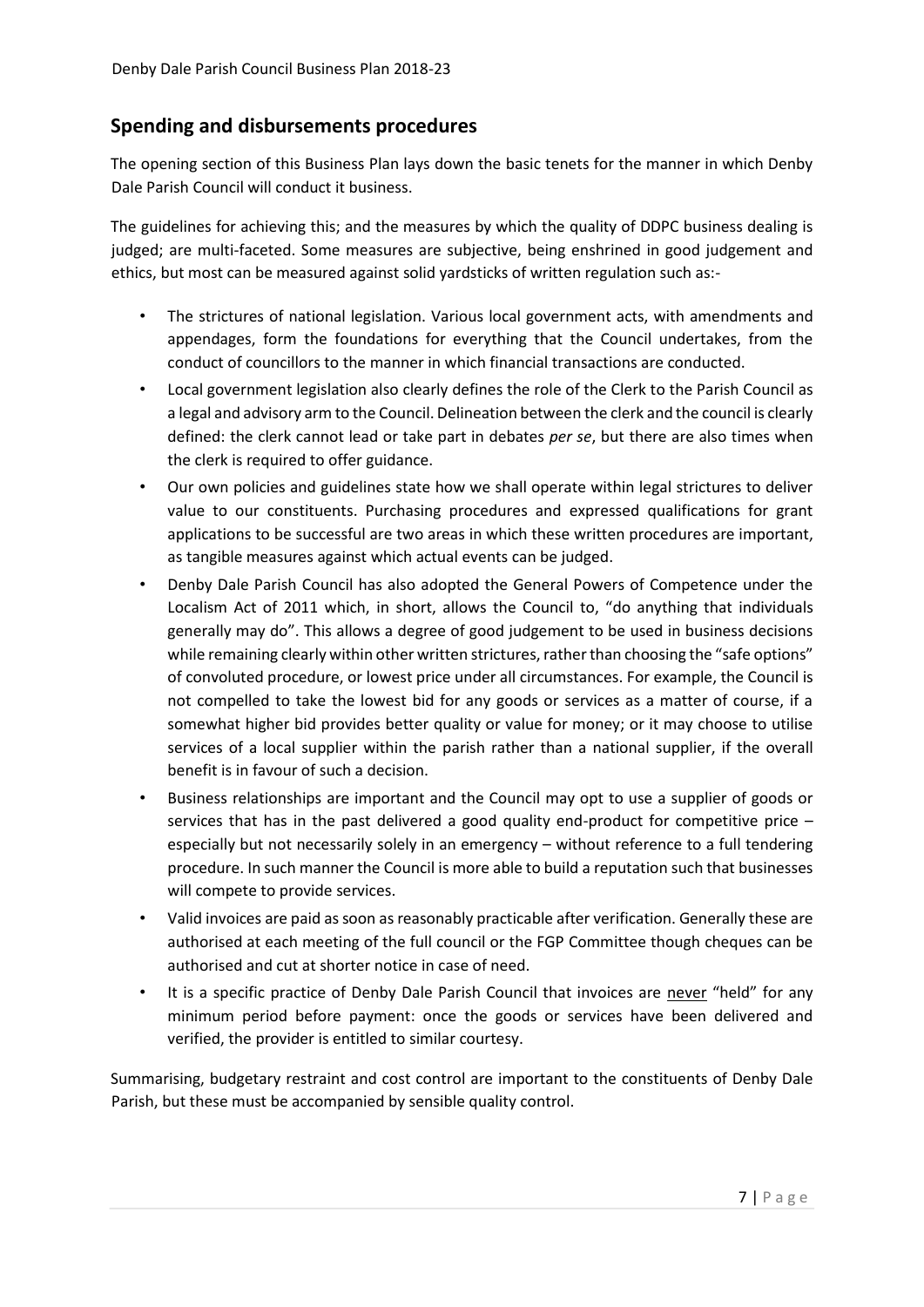## **Budget**

The budget, simply put, is a statement of cash outlay that the council projects as being required to carry on its business during the year. It is usually agreed around January each year for the following financial year so that an appropriate precept can be requested through the Primary Authority.

It is arrived at by taking all the known and likely outlays for the year to come. A degree of flexibility is built in for minor contingencies but line items are largely a matter of empirical experience and can be estimated fairly reasonably.

In all circumstances the Parish Council is committed, through specific concentration of effort from the Finance and General Purposes Committee and oversight from the full council, to ensuring that their spending supports the requirements and objectives of parish constituents; and that requested precepts will be responsibly estimated with these objectives as guidance.

However it has been somewhat difficult to set an accurate budget during recent years due to large projects being processed so there has been need for a level of conservatism in budgeting. Examples of such projects have been:

- Takeover of all responsibility for the Skelmanthorpe Council Offices from Kirklees. Initial projection of running costs was sometimes based on broad estimates since many aspects of upkeep had been handled as one small part of a departmental management function by Kirklees and movement into an outside commercial environment for everything from windowcleaning to lift certification was – and continues to be – a sometimes complex matter.
- Takeover and conversion for use of the Churchfield site as an area for allotments and recreation.
- Active financial and practical support for the Denby Dale Community Library, partly discontinued by the Principal Authority, which provides a variety of communications and information services on behalf of the community. This is managed by an independent trust but the Parish Council has been closely involved throughout the success of this new centre.
- Active support for continuation of library facilities in designated space within the Skelmanthorpe Council building which is granted rent-free. Actual financial support for this has been incidental to date but with ongoing spending reviews in process by the Principal Authority there is potential for this to change

There is scope for further uncertainty in future as the Principal Authority retrenches towards concentration on core, statutory functions in response to legislative requirements, but the budget is now significantly bigger than it was only a very few years ago which in itself gives a greater degree of flexibility.

The Council has also accumulated a sufficient reserve, now, to be able to approach estimates for the budget process more stringently, with concomitant possibilities for minor underestimation of some line items.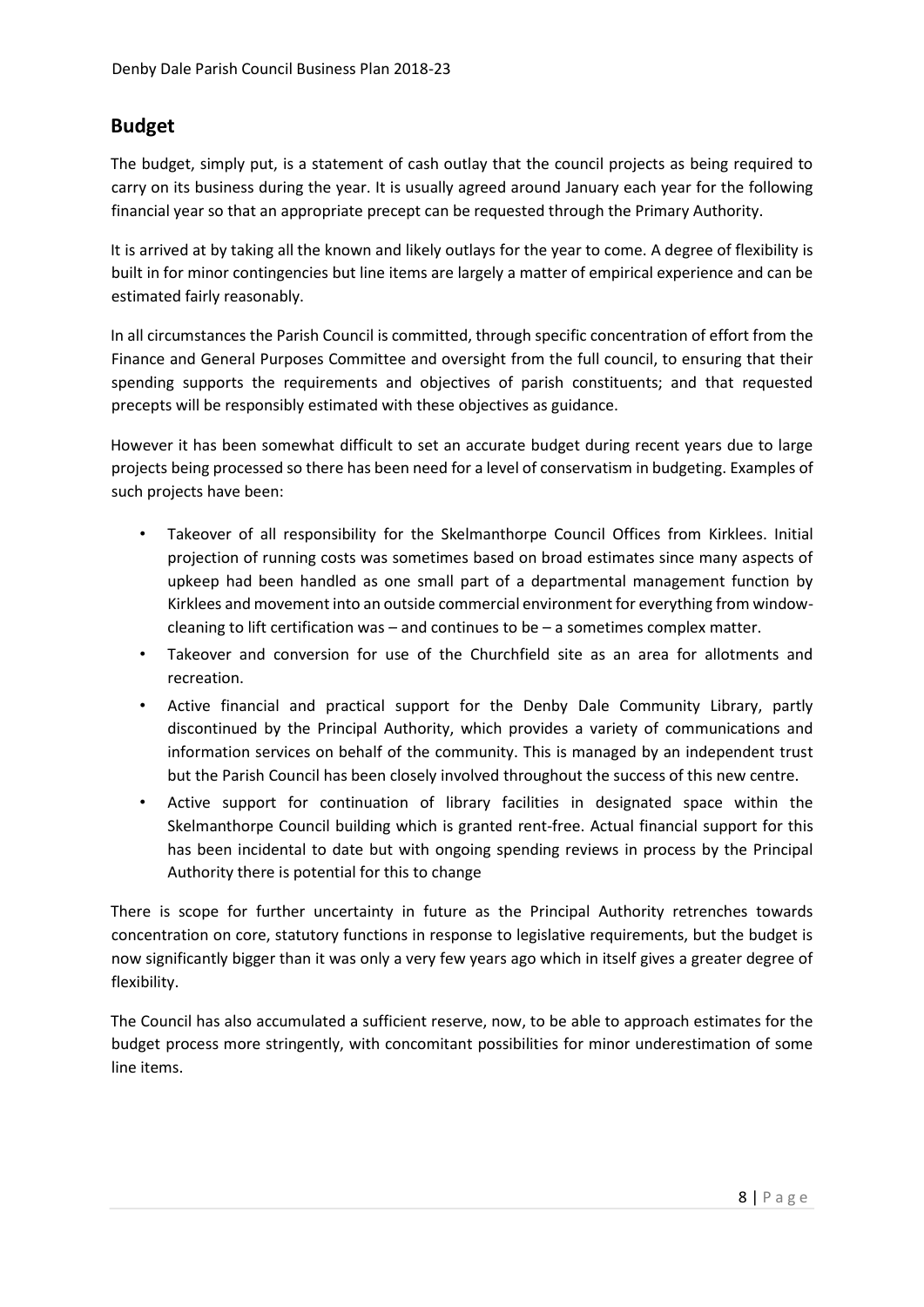

# **Grant facilities**

The Council offers different classes of grant assistance, briefly as follows:

- The Small Grants Scheme offers grants of up to £1,000 to formal community groups, clubs etc. Use is not specified and grants have historically covered a wide variety of activities: the emphasis is on benefit and involvement for the local community.
- An extension of the Small Grants Scheme is the School Grant Scheme, wherein each school in the Parish (numbering ten at the time of writing) is invited to apply for a grant of up to £1,000 for their own use, each year. Again, school and community involvement is emphasised; and grants are not given to extend services otherwise provided through statutory routes. This was not fully taken up during 2015/16 or 2016/17, but is looking close to or at full take-up for the year 2017/18.
- The Community Grant Scheme awards higher sums of money to qualifying causes which result in wider community benefit and is aimed primarily at assistance with capital costs. Such awards can be quite substantial, amounting to several thousand pounds, and can be supplementary to grants and/or bursaries obtained from other sources.
- There is an earmarked reserve, held specifically for larger, one-off, qualifying projects with wide community impact, outside the scope of the usual grant budget headings. As examples, past projects have involved support for Denby Dale Community Library (£40,000); Emley Moor ARLFC (£30,000) and Cumberworth Football Club (£30,000). After initialisation during the 2020/21 period, this reserve will hold a maximum of £60,000.
- Finally, there is the Community Grant Aid Scheme, specifically aimed at supporting local services that would otherwise be reduced - or eliminated - as a result of reorganisation at principal authority or central governmental level. This is purely *ad hoc* and is funded as required to meet objectives as agreed at Council.

In all of the above, guidelines are laid down for qualification but the Council has a wide degree of discretion so that worthwhile causes do not slip through the net. The Council takes a very positive view to this aspect of their remit, in line with commitment in other areas, to supporting self-help and community effort.

The Council would like to see full take-up of the annual £1,000 School Grant Scheme every year; and there may be other areas where a wider take-up might be beneficially encouraged. Sports' clubs and organisations such as the Guide and Scout movements are well-acquainted with the mechanics and availability of grant schemes, but there are a number of volunteer organisations, newly-forming, that may be able to make successful applications for the wider community benefit.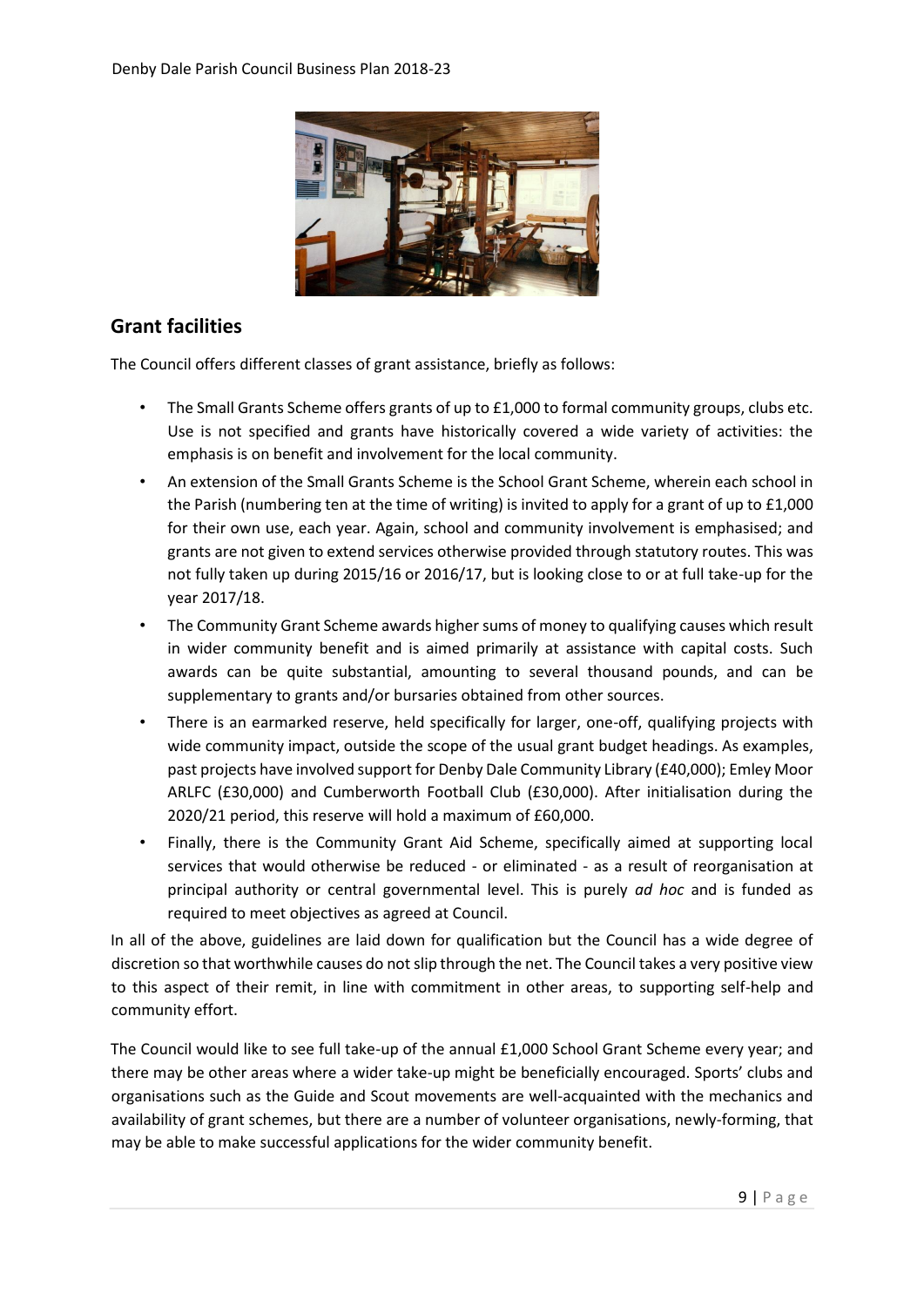

#### **Monetary Reserves**

A budget is drawn up every year that attempts to cater responsibly for anticipated outgoings during the following year; and this forms the basis for the council precept (the amount of money taken from ratepayers). As in any responsible business, reserves need to be retained from income, above and beyond anticipated budget requirements for the period in question, to cater for unforeseeable circumstances that can draw heavily and/or unexpectedly upon the council exchequer.

These reserves can cater for different circumstances and are either General or Earmarked in nature.

General Reserves are intended to cater for sudden variations in routine activity that can add significantly to costs of administration and activity such as:

- Cover for long-term illness short illnesses of a few days can be handled, but in case of long-term absences that qualify for paid leave it is necessary to employ cover; and temporary staffing costs can be substantially more expensive than permanent staff.
- Short-term support if appropriate within the objectives of the Council for ongoing local services or projects, support for which may be, in the longer term, considered and itemised as part of future budgets for more orderly support.
- Liability issues in an increasingly litigious society we would be remiss not to consider the impact on having to meet some uninsurable costs in response to legal suits or similar. Pending changes in legislation such as, for example, new Data Protection rules, can only add to the complexities of such.

#### **The Policy of DDPC is to hold a General Reserve maximum of 9 months' expenditure. This is currently £150,000.**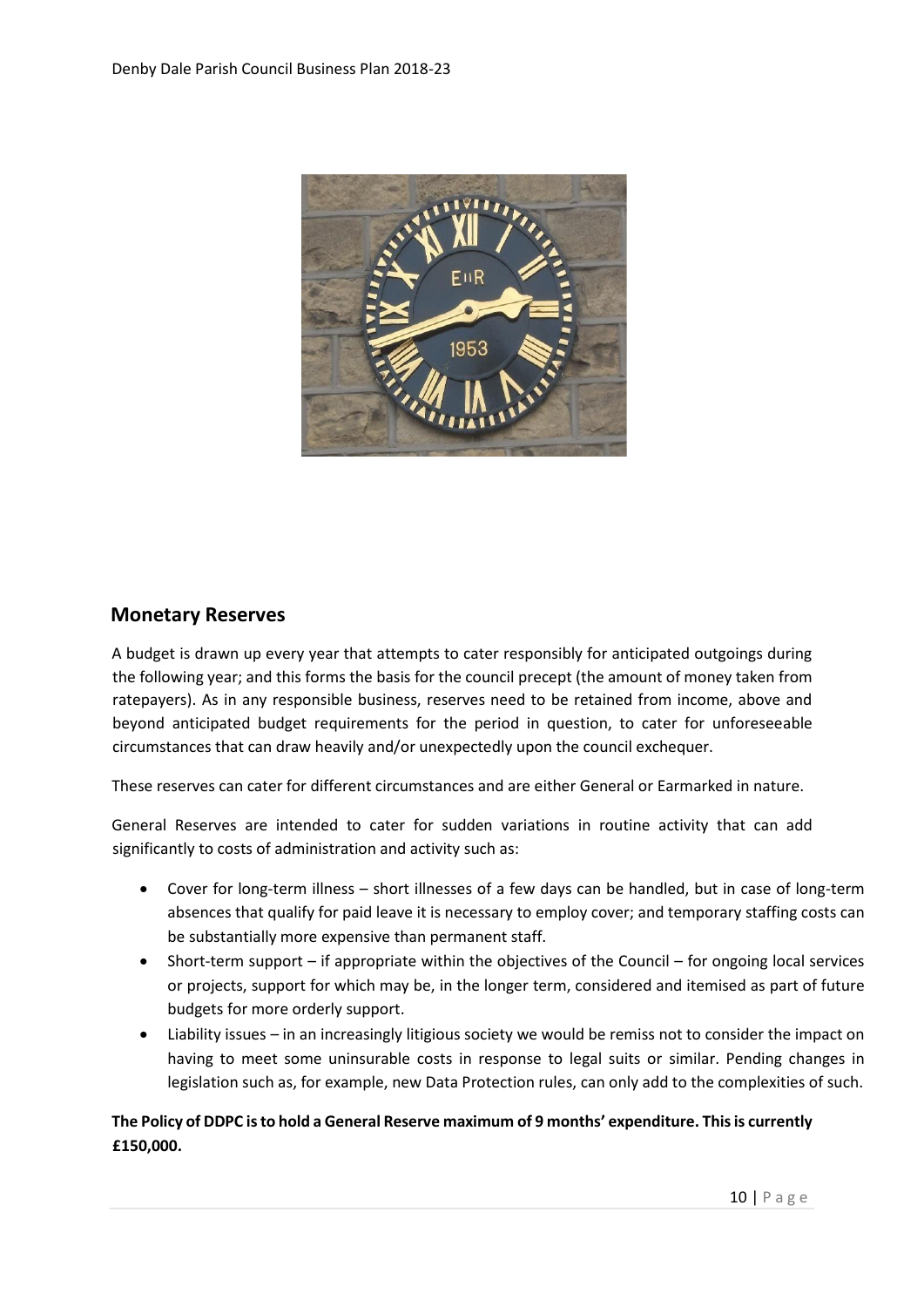Earmarked Reserves are reserves held by the Council for specific purposes such as:

- Elections. Many wards in our parish do not have contested elections, even at the four-yearly full elections, in that the number of candidates for election to the Council is equal to or less than the number of vacancies; and vacancies that occur between the four-yearly cycle of full elections have been filled by co-option in the past, but such may ne necessarily be the case. It is therefore difficult to budget accurately for such on a year-to-year basis. An Earmarked reserve of £5,000 is therefore held to cater for those occasions when such have to be carried out and paid for. In the event that an election must be paid for from this reserve (assumed to be during the four-yearly full elections) it is anticipated that this reserve would be built up gradually, again, over the succeeding for years; so that it was fully funded by the time the next cycle comes round.
- Building repairs we have ownership and responsibility for the council building (which also houses the library) and though some repairs are catered for in the budget there are, from time to time, emergencies that result in immediate, costly or complex attention. Given the age, size and central location of the building, the policy of DDPC is to hold an Earmarked Reserve of £40,000 at the beginning of each financial year, to be used in case of significant, non-budget repairs being needed to the building.
- Larger qualifying projects with wide community impact, outside the scope of the usual grant budget headings. Past projects have involved support for Denby Dale Community Library (£40,000); Emley Moor ARLFC (£30,000) and Cumberworth Football Club (£30,000). Such sums are difficult to budget for in general accounting; and a specific Earmarked Reserve is therefore held to cater for any that arise. This Earmarked Reserve is high at this time (Autumn 2019) but will be allowed to fall through use and/or reduced precept. The objective is to reach a level where a maximum of £60,000 is held in this reserve at the beginning of any financial year.
- Grants of any nature, already approved but not taken up at the end of a financial year, will be held in specific Earmarked Reserve accounts against the time when they are properly issued in the next or subsequent year.

If significant change to the above policy is envisaged, a further vote in council would be taken.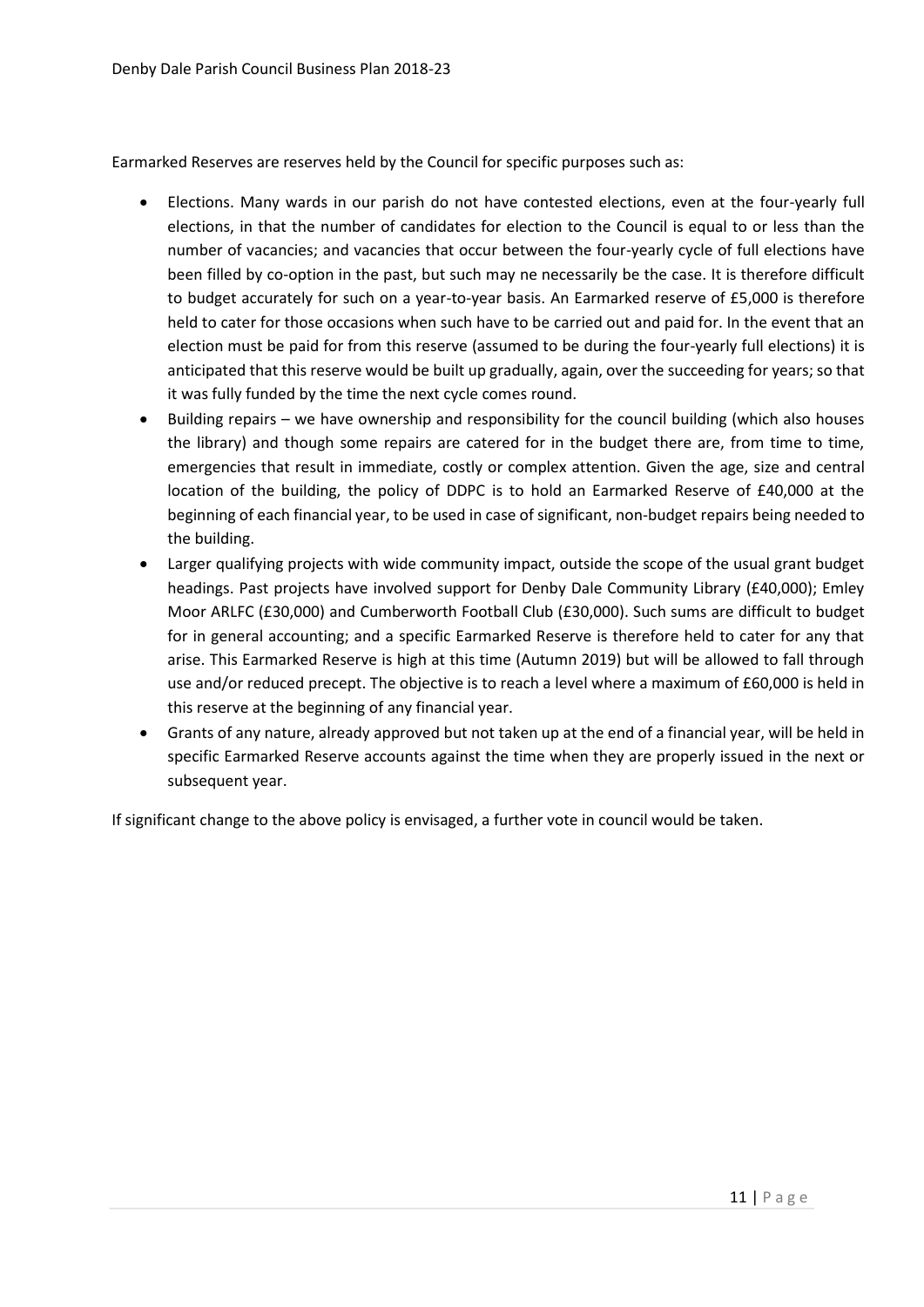# **Parish Council offices**

Historically, these offices were owned by the old urban district council but passed into Kirklees ownership when the larger Principal Authorities (including Kirklees) were created.

The building has now passed back to the Parish Council as the Principal Authority divested itself of some capital assets and it is now the responsibility of Denby Dale Parish Council to run and maintain. In addition to council meeting facilities and direct employee spaces, the building also includes a space dedicated to the local library facility and a number of smaller office spaces that were mostly vacant on takeover.

The Parish Council accepted charge of the building only after consideration of alternatives for providing administrative and meeting spaces. The direct costs of maintaining the building are probably more than it would have cost to rent a simple shop-front, but this last would not have provided space for future expansion of the Council; and the fate of the library would have been very much in doubt if the Principal Authority had, instead, sold the building on the open market. Inevitably, also, the asset value of the building had to be taken into account.

Management of the building involved some steep learning curves for all involved parties, as accurate empirical data for maintenance costs were not readily available. Some repairs were seen to be needed at handover and were attended for remedial attention by the Principal Authority, but it is in a condition that one would expect in a building that is most of a century old and maintained by a body that had many conflicting priorities to attend.

The Council formed a Building Working Group of five councillors which considers building-related issues as they arise and makes considered recommendations to full council for implementation.

The building has already been upgraded in some areas – windows, for example, were completely replaced – but it appears likely that significant outlay will be required in due course for roof and building maintenance. An initial provision of circa £30,000*pa* was set aside for building upkeep, administration and maintenance. As with any building, cost variations from one year to the next can vary quite significantly; but the initial provision does appear to be reasonable.

There is also a small but increasing income, accruing from hire of spare room space within the building. *Ad hoc* room hire for single, one-off purposes is becoming more recognised locally; and one office has been let on a one-year agreement to a new-start local business. These will never be gamechanging revenue earners – charges are quite low because they are intended much more of a local service than a serious revenue line – but such activities do, certainly, increase the viability of owning the building instead of taking out rented space in both monetary and public-service terms.

The outlook for the period of this report is that the building will probably need at least one period of more expensive maintenance – catered for in the overall budget – but, by and large, costs will become better-known as an empirical database develops, thus allowing a more predictable budget. This should lead to a gradually tighter control of costs and a more even cost/benefit pattern.

The long-term picture is a development of the current trend towards making use of the building as a community resource, while allowing space for potential increase in Council workload as it takes on an increasing share of services to the Parish.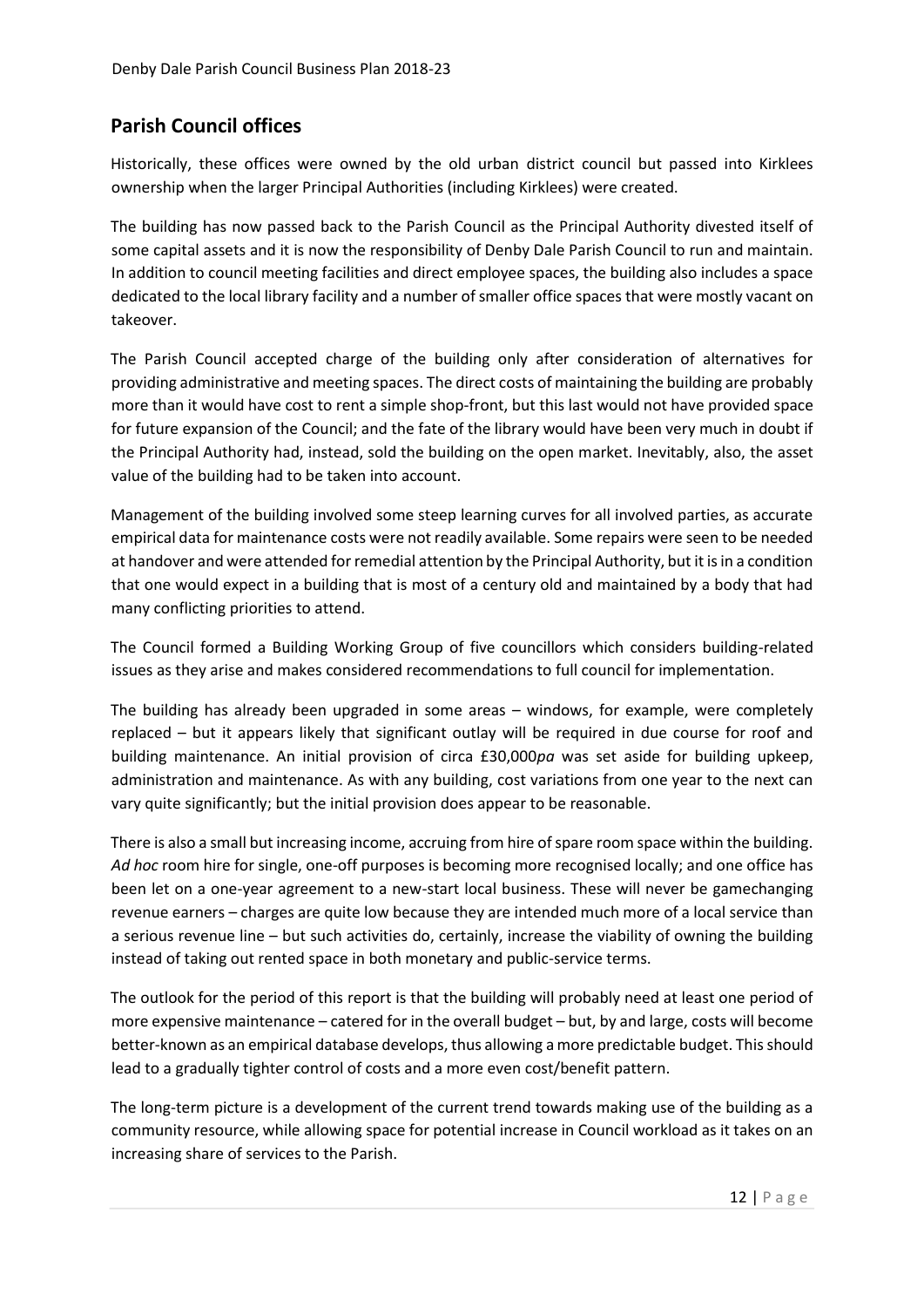

## **Personnel resources**

At the end of the 2017-18 year, the Council has three employees: countryside officer, cleaner and clerk to the parish council. The cleaner's workload and duties are clearly defined and unlikely to change significantly during the period under consideration.

However those of the clerk and the countryside officer are less straightforward to foresee in a rapidlychanging environment.

The Clerk is currently managing the mandatory duties of the Clerk to the Parish Council as laid down in various local government legislation; plus the various manifold tasks that also arise and are normal in the position. The Clerk also meets requirements as the Financially Responsible Officer and has handled building administration tasks as these have arisen, after the Council took over ownership and responsibility for the council building.

These various briefs may expand as times progress which may require more hours to process. There is also a pending requirement for the Council to fill the role of Data Protection Officer during 201819: the scope of this brief was still being clarified at both national and local level in early 2018.

The Countryside Officer also has a wide-ranging brief. He is a very public part of the Parish Council and does a great deal of work in the community coordinating voluntary efforts in fields of environmental and ecological activity, in addition to his support for other countryside activities. This financial and personnel commitment will not reduce and may increase if circumstances require and permit: the Council is highly supportive of any efforts to promote and improve our rural surroundings and encourage population engagement in local outdoor activities.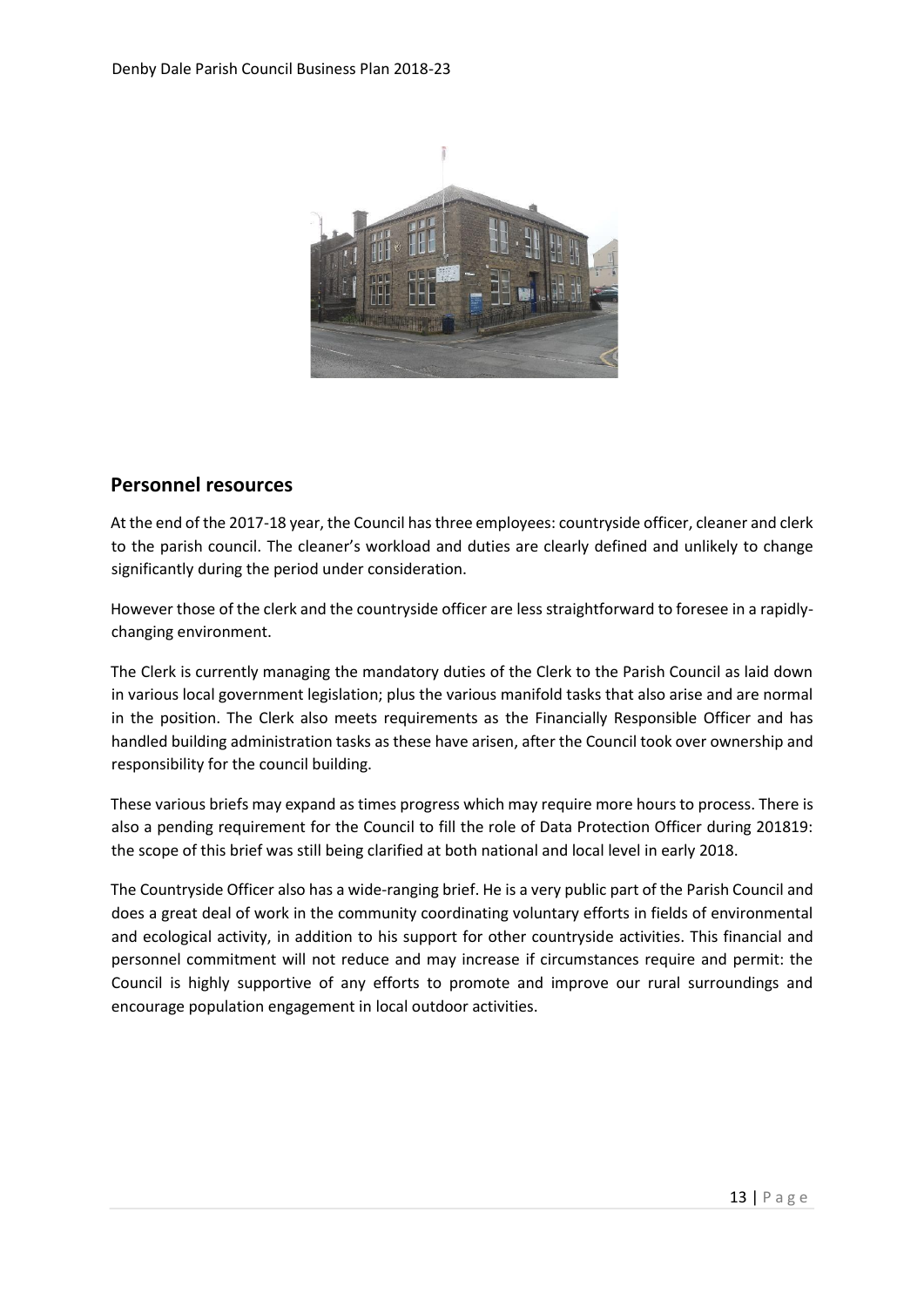

## **Health, recreational and educational facilities**

A central function of the Parish Council is to enhance and improve life for its constituents through physical and intellectual involvement; and a primary means of achieving this is through support for recreational and educational facilities.

There are a number of means by which this is currently achieved, as examples:-

- Active financial and logistical support for library services in Denby Dale and Skelmanthorpe. The Denby Dale Community Library received £40,000 in financial support towards rebuilding and setting up; and the Skelmanthorpe library facility is housed, *gratis*, in the Council Building.
- Each year, each of ten schools in the area is encouraged to apply for a small grant of up to £1,000 towards any qualifying project that involves its pupils in bettering themselves or getting them involved in community activity. Schools may also apply for further or larger grants for qualifying projects or improvements which may not be obtainable from local or central government.
- The Council actively supports physical activities for all age and cultural groups, as means of supporting better mental and physical health. This, again, arises primarily (though not solely) through various small and larger grant schemes run by the Council and impacts a very wide variety of activities such as:
	- o Scout and Guide groups. o Bowling, cricket and football clubs.
	- o Youth groups.
	- o The Men's Shed scheme.
- Allotments provide multi-faceted opportunity for productive outdoor physical activity that also has significant educational benefits for a generation that is increasingly isolated from practical knowledge of where food comes from. The allotment complex at Churchfield in Denby Dale has been highly successful with input from a local Friends' group.

Denby Dale Parish Council will continue with active involvement in any qualifying scheme or project that involves its constituents in such activities as those exemplified above; and any others that may arise in future. Firm financial commitment will continue to be granted where considered applicable.

Each opportunity will be viewed discretely on its merits.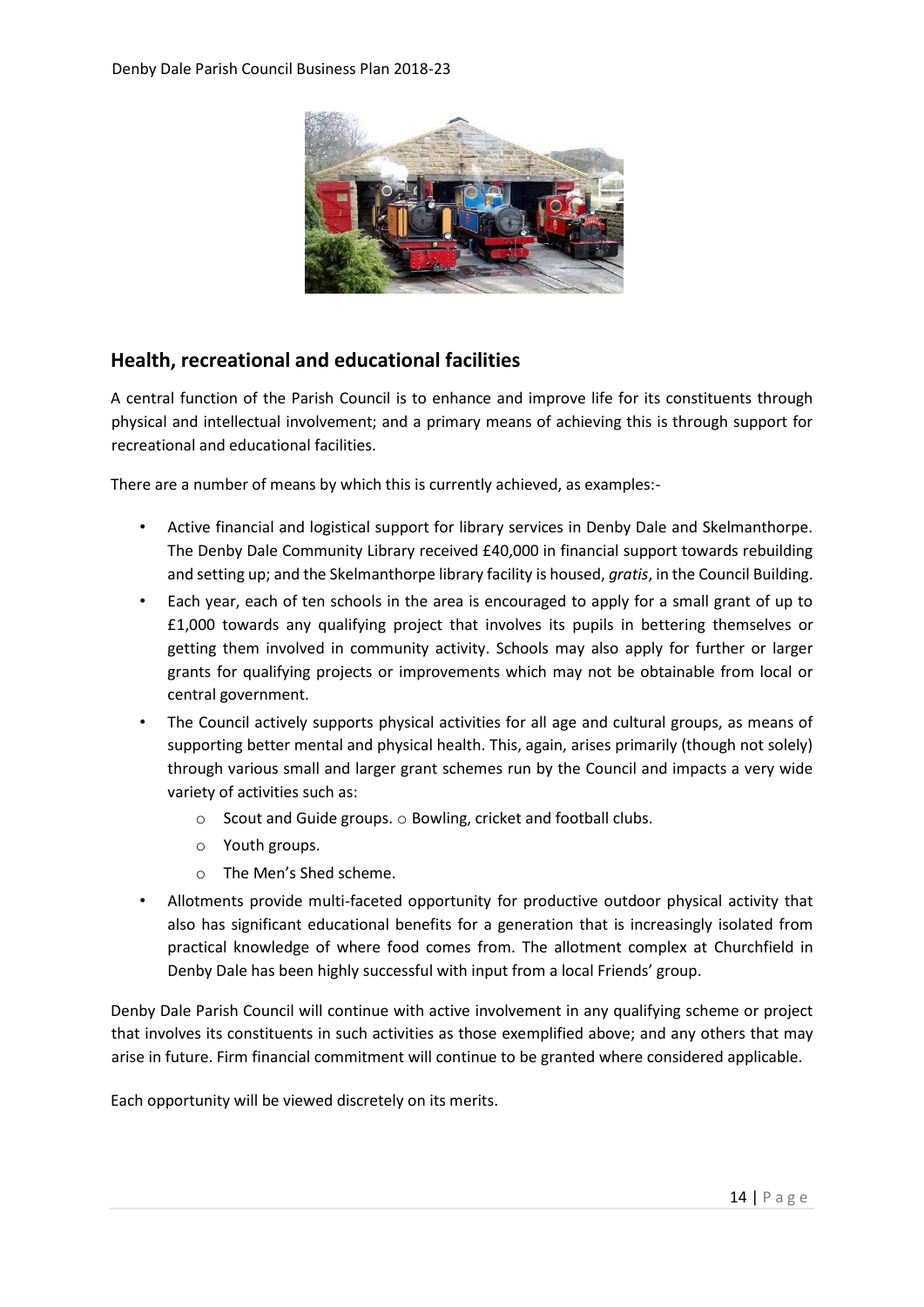

## **Environmental considerations**

Denby Dale is a rural parish and constituents have made clear on numerous occasions and through various forums that they value their countryside surroundings. The council therefore views environmental and ecological issues as important in any decision process where such is a factor.

Considerable resources are already invested in maintaining our environment in a manner that adds to quality of life for current residents and preserves it as much as is practicable for future generations. We employ a Countryside Officer with a flexible and peripatetic brief to maintain areas not covered by other agencies and to give significant support to volunteer groups and environmental projects in our area.

This effort will continue to be a high priority during the period under consideration and, as other agencies and/or the Principal Authority divest themselves of functions that are considered extracurricular to their core activities, the resources we devote to these activities may well increase.

Such functions (not as policy objectives, but as possible examples only) might extend to maintenance of open areas or public rights of way; allotment capacity and maintenance of current allotments; or natural habitat management for rare or locally important fauna and flora. Such commitments can only add to workload costs and could involve increase of our financial commitment on behalf of the parish. The Denby Dale Parish Council also contributes annually to the Parish Environment Trust.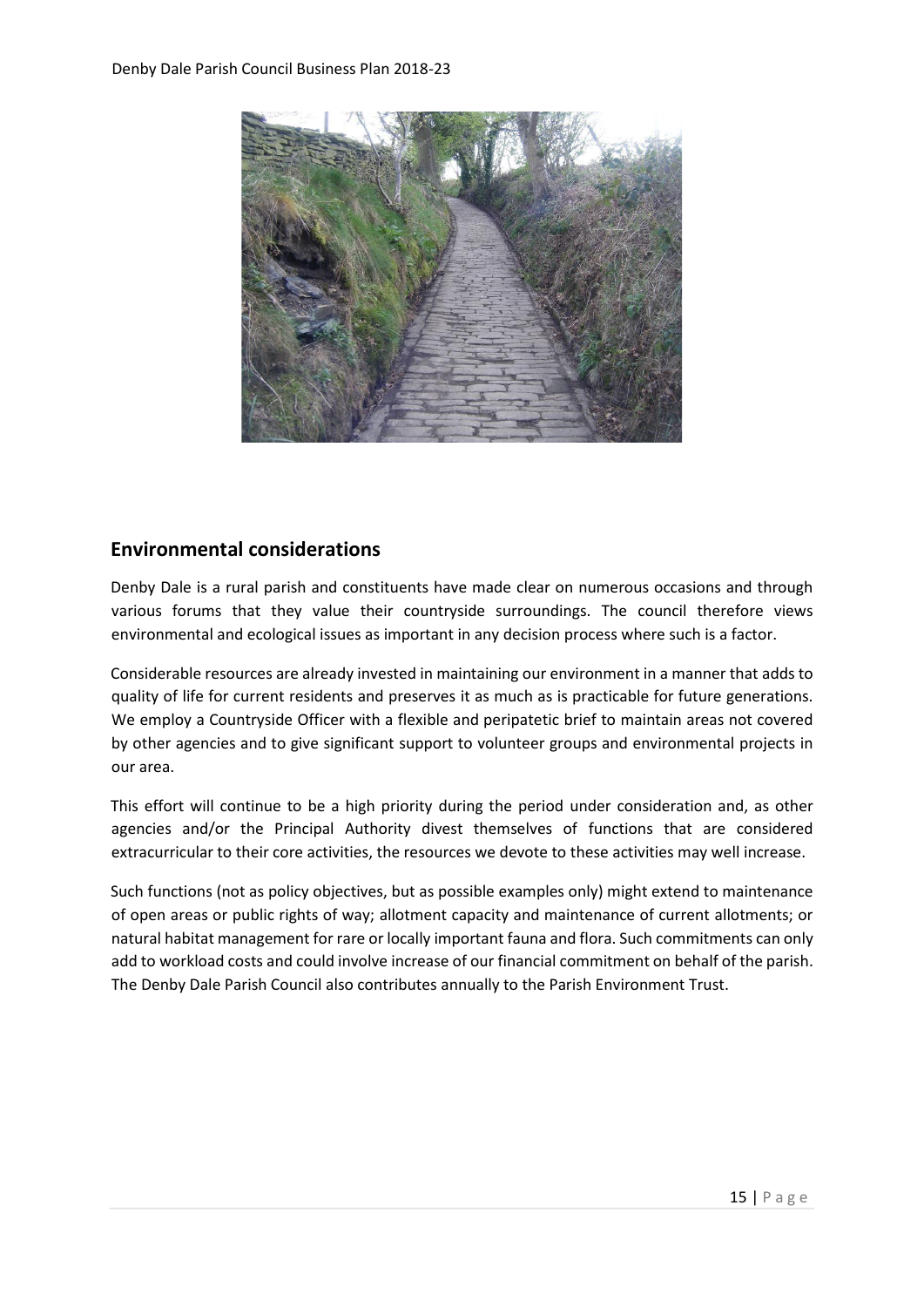# **Development and planning**

There is probably no area of local authority administration that evokes comment of constituents more than those changes in their immediate environment that can be brought about by building works, either industrial or residential. Significant governmental and demographic pressures are brought upon principal authorities to build more homes and, in a rural district such as the Denby Dale Parish, these pressures are often vehemently resisted by local residents.

Planning applications are made to the Principal Authority. In turn they are required, where practicable, to seek comment from the Parish Council on applications within the Parish. The Plans Scrutiny Committee meets monthly to consider and comment upon these, but the Parish Council does not have any power of veto on applications and has no statutory powers to impact such.

Nonetheless, there is an opportunity to pass comment which may be taken into account and there is also opportunity to request consideration for limitations or conditions on developments to neutralise negative impact on constituents, or suggest positive steps with regard to infrastructure.

With larger developments, the developer is required to provide a contribution – negotiated with the Principle Authority – towards supporting infrastructure costs if the development is deemed to impact negatively on current facilities, most commonly referred to as 'Section 106' funds or, more recently, 'Community Infrastructure Levy' (CIL). However, there are drawbacks to this system from a parochial standpoint, in that such money is not required to be spent in the area impacted by the development that generated the need: indeed, many councils have significant surpluses of CIL money that has not been spent at all.

These factors are set against a constantly-changing backdrop of central government directives that impact the detail of CIL distribution. The current legislative position is fluid and still being finalised, but it appears that pending changes in the law will require partial localisation of these funds, whereby a proportion of CIL payments will be passed direct to the district in which the levy was generated, for discretionary use in improvement to local infrastructure, through such bodies as Denby Dale Parish Council.

This is an area which, dependent upon the precise requirements and allowances of final legislation, would allow Denby Dale Parish Council to address some of the issues that arise from large scale developments and substantially improve the daily life of its constituents. It is a potentially impactful change that may offer substantial opportunity to react, at street level, to the concerns of relatively small sectors of the community that are affected by such developments.

It is intended that the Council will take advantage of such opportunities if and as they exist.

There is also a possibility that this new legislation may allot a greater proportion of CIL to local councils that have prepared a Neighbourhood Plan. The Council has considered such in the past and concluded that there is little community benefit to justify the cost in money and resources; but this may be reconsidered if new arguments surface for consideration.